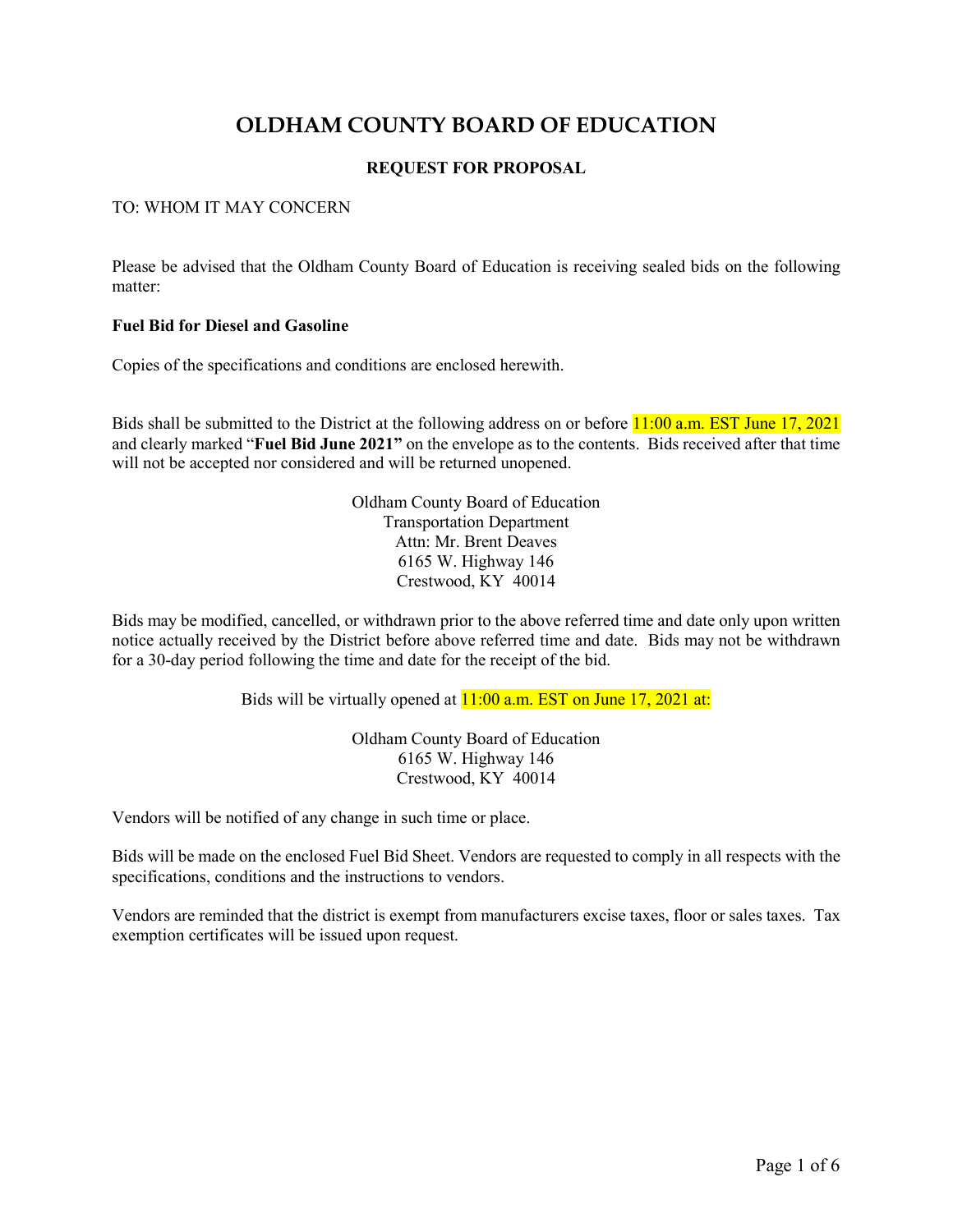## **OLDHAM COUNTY BOARD OF EDUCATION 2021 - 2022 FUEL BID SPECIFICATIONS AND CONDITIONS**

- **1.** The contract established from this sealed bid shall be for the period of twelve (12) months from the contract date beginning July 1, 2021 and ending June 30, 2022.
- **2.** The bidder shall submit a price, consisting of the Oil Price Information Service (OPIS) average terminal cost, plus a differential cost (vendor constant) that together shall constitute the total bid price. The differential cost shall include all additional fees, including but not limited to delivery fee, surcharges, additives and profits, excluding KY excise and LUST taxes.
- **3.** The bid award shall be based on the lowest average vendor differential for blended diesel fuel products and the lowest vendor differential for gasoline. Provided the vendor meets all requirements herein. The bid for diesel and gasoline will be considered separately and the bid may be awarded to a separate vendor for diesel and for gasoline.
- **4.** All bid prices are F.O.B. 1340 Colonels Dr. Buckner, KY. 40010 and /or 1800 Button Lane, LaGrange, KY. 40031.
- **5.** Bids containing additional charges for pumping fuel into above ground tanks will not be considered.
- **6.** Each bidder shall submit with the bid the following information:
	- 6.1.1. An (OPIS) comparison for all gasoline and diesel fuel for June 11, 2021 that validates the average terminal cost for the date of the bid.
	- 6.1.2. Vendor differential.
	- 6.1.3. A statement indicating the terminal from which the product will be delivered.
	- 6.1.4. A statement that the bidder is a major oil company or affiliated with one; and the location of the terminal or terminals from which the product will be delivered, including all terminals which may be utilized during the life of the contract.
	- 6.1.5. Provide a vendor point of contact and a local or toll free phone number for the placement of fuel orders between 8:00 a.m. and 5:00 p.m. EST Monday through Friday, excluding major holidays.
	- 6.1.6. Provide a listing that identifies all product manufacturers for any additives that too shall include the descriptive product literature, content information and specifications including information regarding the method and product used to achieve a -30° F cold filter plugging point for winter diesel.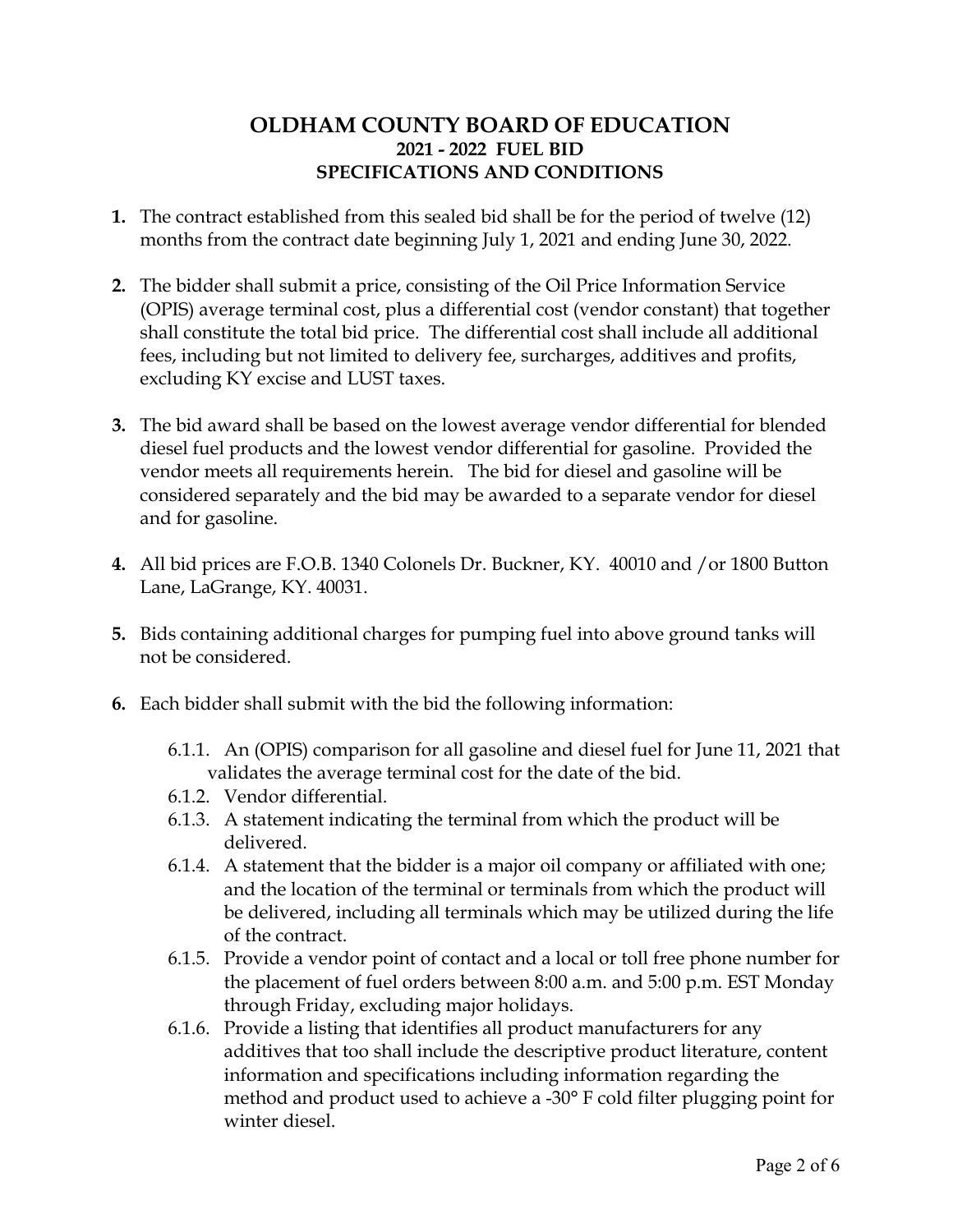- **7.** The successful bidder agrees to provide proof of the average terminal cost for the date of each delivery via an OPIS comparison when submitting an invoice for payment. The terminal price may fluctuate, however, an invoice absent of an OPIS comparison for the date of delivery shall not be processed for payment.
- **8.** The differential cost stated on the bid form shall be firm for the period of the contract and include all fees, charges, and profits.
- **9.** Invoices shall be itemized and include the following:
	- 9.1.1. Oldham County Board of Education (OCBE) purchase order number
	- 9.1.2. Name of OCBE employee that placed order
	- 9.1.3. Date of original order and date of delivery
	- 9.1.4. Type of fuel delivered including any and all additives
	- 9.1.5. Amount of fuel (net & gross in US gallons) and quantity of all additives delivered
	- 9.1.6. OPIS average terminal price
	- 9.1.7. Applicable taxes
	- 9.1.8. Vendor differential (constant)
	- 9.1.9. Copy of bill of laden or delivery ticket including the authorized signature of OCBE employee that accepted and witnessed the fuel delivery and transfer of product
- **10.** The successful bidder shall agree to refrain from making shipments on the contract except upon receipt by the contractor of an official purchase order number from the appropriate designee of the Oldham County Board of Education.
- **11.** It is herein set forth that any and all quantities mentioned in this invitation are purely estimates, and are not to be implied nor inferred as being guarantees to purchase on the part of the Oldham County Board of Education. The school system is obligated to purchase only that quantity needed during the term of the contract.
- **12.** The majority of fuel deliveries will be requested in transport load, however deliveries may also be made via tank-wagon. It is estimated that 20,000 gallons of gasoline and 250,000 gallons of diesel fuel will be requested from July 1, 2021, until June 30, 2022.
- **13.** The minimum delivery of fuel to any location shall be 4,000 gallons of any one type of fuel unless the bidder agrees to deliver lower quantities.
- **14.** Reformulated gasoline (RFG) specifications:

14.1.1. Gasoline shall meet ASTM D4814 designation.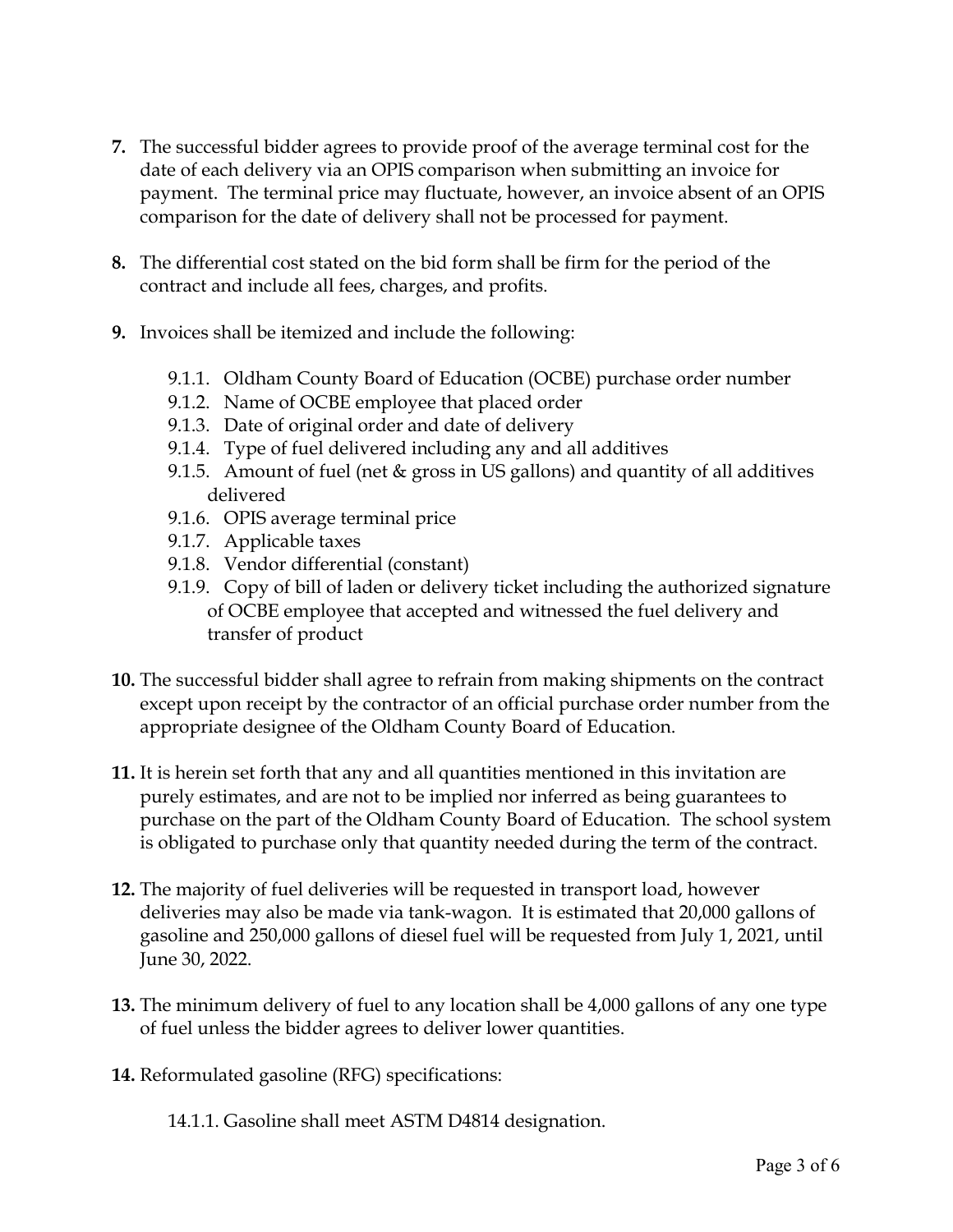- 14.1.2. Alcohol additive shall not exceed 10%.
- 14.1.3. The minimum octane rating for unleaded gasoline shall be 87 determined using R+M/2 method.
- 14.1.4. The gasoline shall be the same high grade and quality that the company sells at its company owned and leased service stations.
- 14.1.5. Bids on the delivery of second or third grade "trackside," "terminal drop," or "industrial engine gasoline" will not be considered.
- **15.** Diesel fuel specifications:
	- 15.1.1. Shall be free of any suspended material and free of water.
	- 15.1.2. All diesel fuel must contain a biocide to control the growth of algae and other bio-contaminants (product manufacturer must be identified and specifications must be attached to bid submittal).
	- 15.1.3. Diesel fuel shall have a minimum cold filter plugging point of -30° F during the winter months, November 1<sup>st</sup> through March 31<sup>st</sup>. Information regarding the method and product used to achieve a -30° F cold filter plugging point shall be attached to bid submittal.
	- 15.1.4. Diesel fuel shall be completely distilled material and shall meet current standards for SAE J313 and ASTM designation D-975 for all grades.
	- 15.1.5. The fuel shall not contain more than 0.0015% sulfur.
	- 15.1.6. The cetane number shall be a minimum of 42.0 when the ambient air temperature is above 32º F and 45.0 when the ambient air temperature is below 32º F per ASTM D4737/ASTM 976 test method.
- **16.** Biodiesel specifications:
	- 16.1.1. Blend stock shall be (B100) and must meet the ASTM D-6751 designation.
	- 16.1.2. All suppliers of biodiesel must be qualified as a BQ 9000 distributor
	- 16.1.3. Must be legally registered with the Environmental Protection Agency as a legal motor fuel for the sale and use in on highway vehicles.
	- 16.1.4. All biodiesel fuel shall be blended with #2 premium ULSD prior to delivery, either by the terminal or in the transport truck.
- **17.** Product Quality:
	- 17.1.1. Fuel supplied under this contract shall be free from contamination and meet all federal/state standards and shall meet all specifications herein.
	- 17.1.2. Upon the discretion of OCBE, all fuels will be checked for proper specification by a private testing firm at the bidder's expense no more than two (2) times during the contract period.
	- 17.1.3. In the event OCBE request additional fuel analysis, said request shall be at OCBE's expense.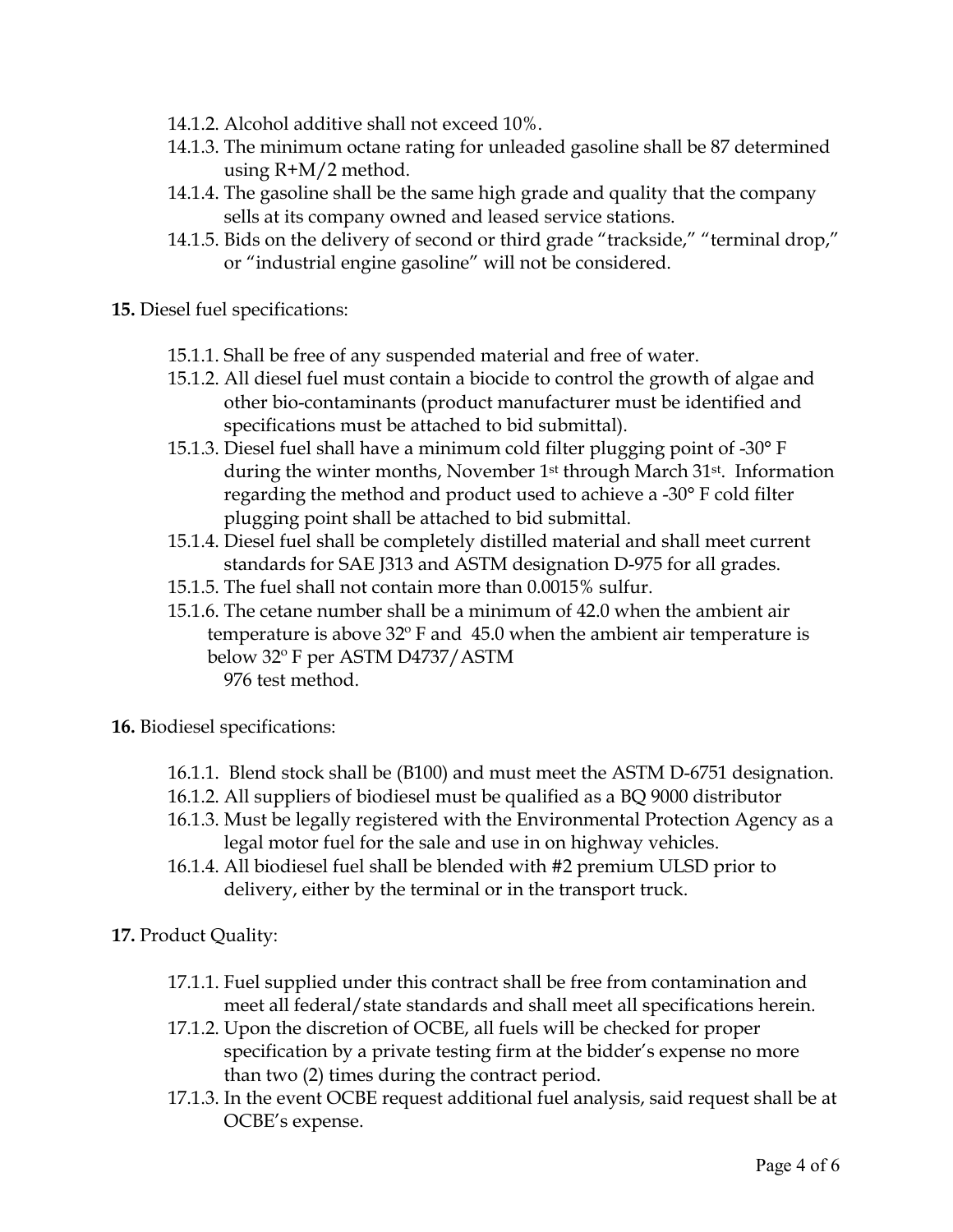- 17.1.4. Diesel fuel analysis shall be performed by Polaris Laboratories, Indianapolis IN. at an estimated cost of \$225.00 per occurrence. .
- 17.1.5. Fuel samples selected for analysis shall come directly from the transport truck prior to the transfer of fuel to OCBE's storage tanks.
- 17.1.6. OCBE employees must collect the samples.
- 17.1.7. In the event any fuel shipment fails to meet the specifications herein, the costs of: fuel removal, fuel replacement, filter replacement and tank cleaning shall be borne by the supplier.
- **18.** The vendor shall agree that if the Oldham County Board of Education, through scientific analysis, finds that the fuel being delivered does not meet specifications as described herein, the Oldham County Board of Education, at its discretion, may cancel the contract and said cancellation shall be without recourse to the vendor. In addition, the company involved will be removed from the official bid roster.
- **19.** The established contract shall be non-cancelable during its life except for malperformance, non-performance, substitution of commodity or other failure to comply on the part of the bidder. In the event of such action being necessitated, the contract shall be null and void immediately upon receipt of a notarized written notice signed by the Oldham County Board of Education Superintendant or designee. Said cancellation shall be without recourse to the vendor. In addition, the company involved will be removed from the official bid roster.
- **20.** The vendor shall agree that if, at any time, deliveries of fuel cannot be made because of a strike, shortage of product, or breakdown in transporting facilities, that the Oldham County Board of Education may purchase fuel on the open market without regard to this contract.
- **21.** The vendor bidder will be required to make delivery within 24 hours after receipt of an order. Failure to comply will result in cancellation of the contract. Failure to deliver caused directly by fire, flood, strike, act of God, act of the Government or any other circumstances that, in the Superintendent or designee's opinion, is beyond the control or fault of the vendor shall not be cause for cancellation.
- **22.** In the event the vendor is not able to resume delivery of the product(s) within 30 calendar days, then this contract shall be considered null and void any new bids shall be advertised for and accepted.
- **23.** Resumption of deliveries within 30 calendar days, by the vendor will result in no penalty to the vendor, nor will such resumption alter any of the contract's terms or conditions.
- **24.** Pumping shall be required for all deliveries.